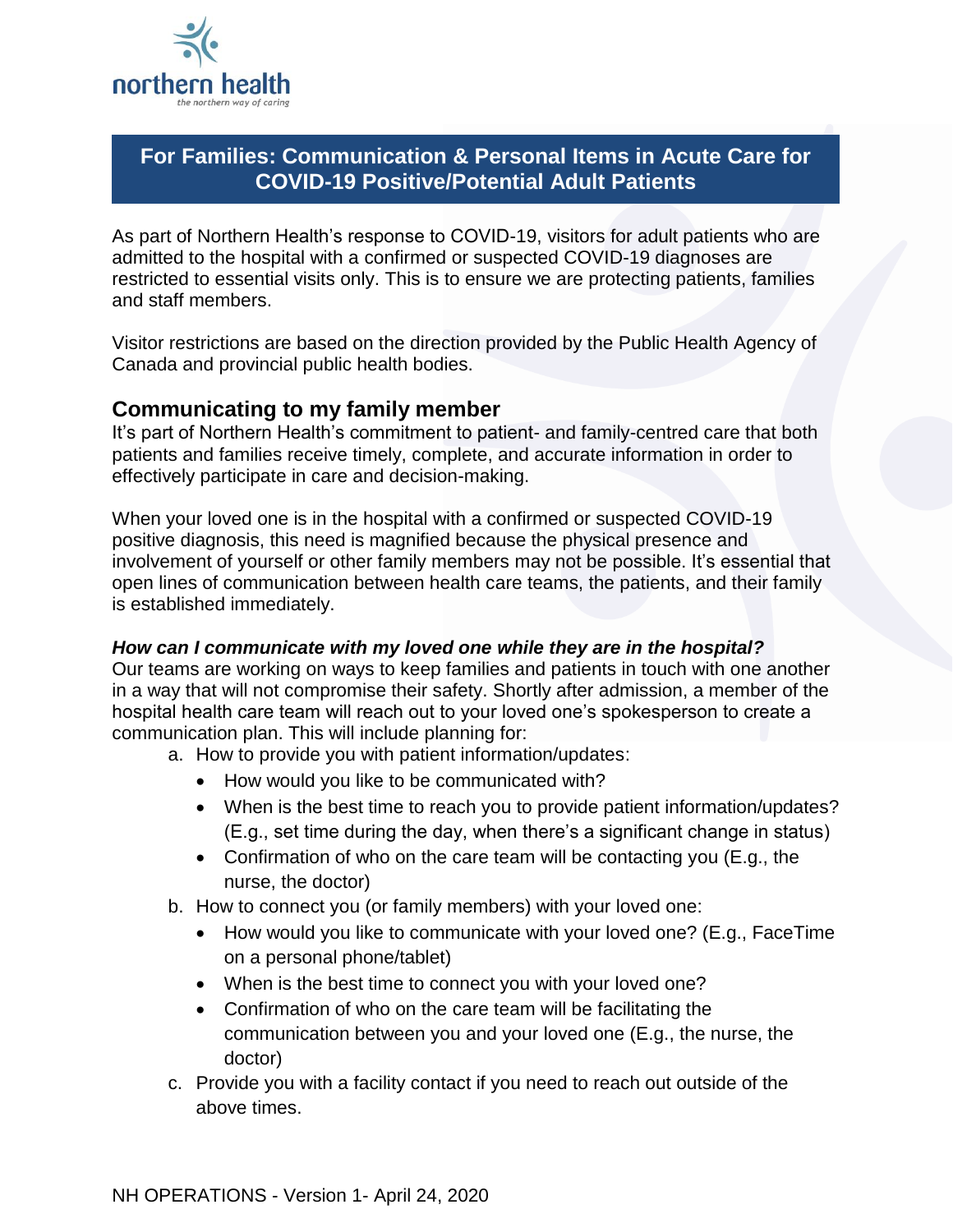

#### *What are some other ways I can communicate with my loved one?*

- Bring a cell phone or tablet (and charger) to leave with your loved one to use while in the hospital
- Your loved one can use the hospital's phone to call you

Northern Health continues to look at creative strategies to increase communication while your loved one is in hospital. If you have particular strategies you think would work for you and your loved one, please communicate this to their health care team.

If you or your loved one do not have access to a phone or tablet, please let your care team know so that alternative options can be discussed to ensure that you are connected to your loved one during their stay.

#### *Who can we contact if we have questions or concerns?*

You will be provided with contact information of a main contact(s) throughout your loved one's stay. We encourage you to reach out to this person with any questions or concerns. They may not always be able to answer right away, but they'll get back to you as soon as they are able.

# **Transferring Personal Items**

#### *Can I drop off personal items (e.g., clothing, shampoo) to my loved one in hospital?*

Yes, please make sure a person without COVID-19 symptoms is responsible for gathering and packing the personal items into a plastic sealable bag:

- 1. Ensure all personal items are clean.
- 2. Choose sealable plastic bags (e.g., Ziploc bag) to put the items in.
- 3. Disinfect the entire bag(s), including the handle, inside, and outside, with one of the following approved disinfectants: bleach, ammonia based cleaner, alcohol based cleaner, or hydrogen peroxide based cleaner.
- 4. Place the items into cleaned bags and seal.
- 5. Bring bag to the facility and clean the outside of the sealed bag with approved disinfectants at the facility.
- 6. Leave bag in designated secure location. It will be required to sit for at least 10 minutes prior to anyone picking it up so the bag can dry.

A member of the care team will confirm they have received the package in a timely manner.

#### *Can I drop off food (e.g., a prepared meal) to my loved one in hospital?*

No. Due to the demands on our health care teams at this time, we're unable to guarantee the ability to follow safe food practices. For the safety of your loved one, we ask that you do not bring in any food, perishable or not, into the hospital.

### **More Information/Resources**